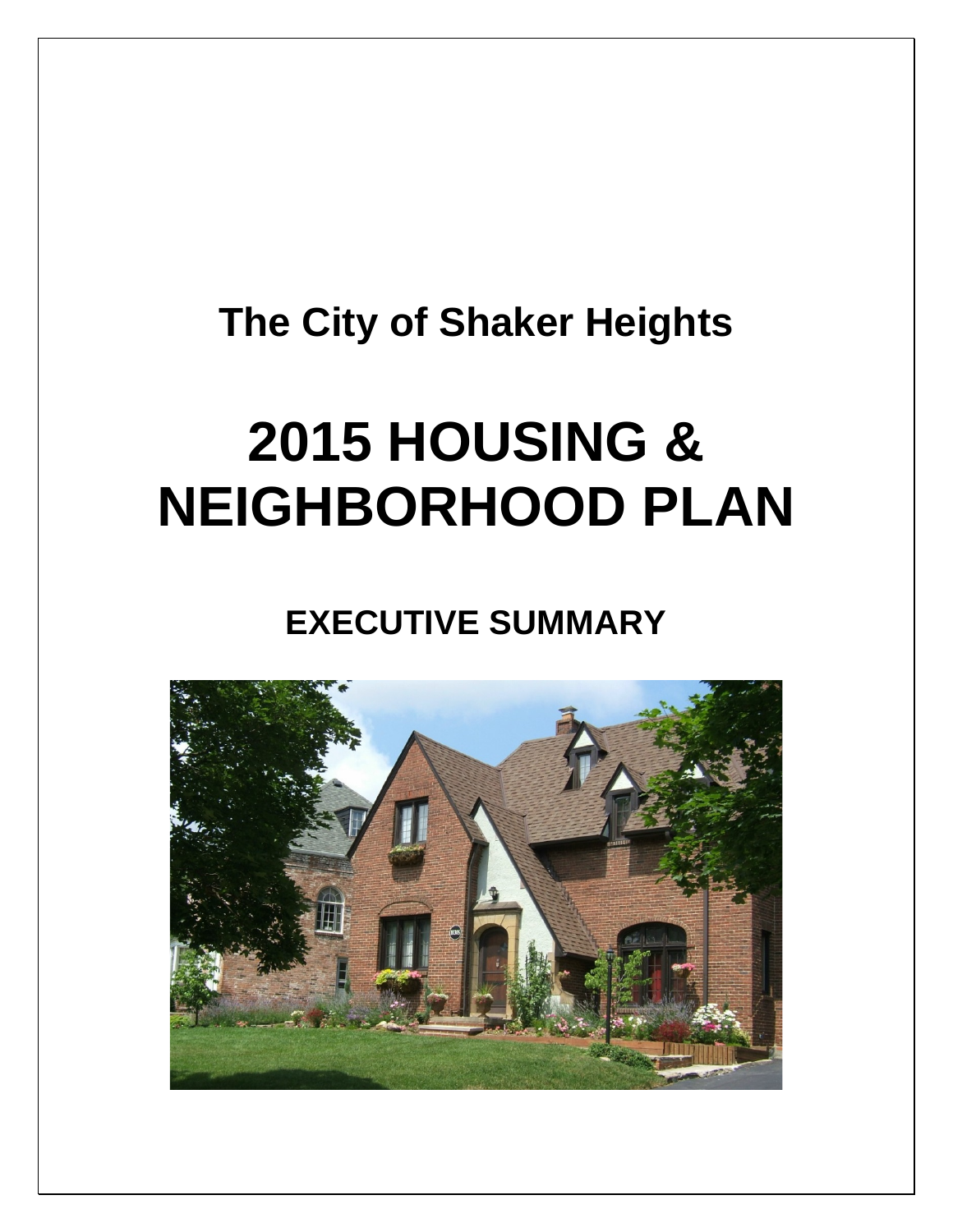## **EXECUTIVE SUMMARY**

The City of Shaker Heights is known for the excellent quality of its housing stock, its attractive, Garden City landscape and its vibrant, diverse neighborhoods. These are the characteristics which draw people to the community and cause them to stay once they are here. While all cities seek to be regarded as desirable places to live, for cities like Shaker Heights where 89.7% of the property tax base is residential, and only 10.3% is commercial, maintaining strong property values is an imperative, not a choice. Housing is Product #1 in the City of Shaker Heights. Throughout the decades, the City of Shaker Heights has been the choice for home seekers looking to make a move into a community that acknowledges and recognizes the benefits – social, economic, and long-term – of an integrated, diverse suburb.

#### *Why Housing Matters*

Housing matters to us as residents, and as taxpayers. Housing matters to residents because it is typically their largest investment and they want to ensure that the investment in their homes is protected and ideally is appreciating. In addition, they want the safe, quiet enjoyment of their homes, the ability to sell their houses without incurring a loss, and a sense of community and stability in their neighborhoods. They look to the City to help them to achieve these goals. Housing very much matters—to the individual, to the family, to the neighborhood, and to the City. Housing is a critical source of revenue for both the City and the School District. The schools are the main recipients of property tax revenue, with 84.6% of these taxes going to fund school operations. The housing market impacts City revenue in two main ways:

- directly through the value of the residential property taxes the City receives; and
- indirectly through the income tax revenue received from those who choose to live in the City.

#### *Economic Impact of Housing*

The linkage between housing and economic development is well documented. In fact, the slow recovery of the national housing market has been blamed for the slow national economic recovery, as housing has traditionally been the economic driver that has brought the country out of its economic downturns. When retailers look at a city as a potential place to open a business, one of the most important factors for them is the median household income, which is of course tied to the value of the housing in a community. They recognize that the greater the amount of income in an area, the more likely that there will be disposable income available to support their business. Housing also matters to business owners looking for a place to locate because they want their employees to have access to nearby attractive, affordable housing, and they want an available pool of employees from the area.

For all these reasons, the City needs to maintain a pro-active strategy which preserves the characteristics that have made this City one of the premier places to live in the country – quality housing in a quality setting - while simultaneously keeping pace with changing market demands for a broader range of housing choices. The City's 2015 Housing and Neighborhood Plan is a critical element in our planning for our future as a community. It seeks to address the key questions of what actions by the City will have the greatest impact on stabilizing and increasing housing values. How can we build off of our existing assets? What are the best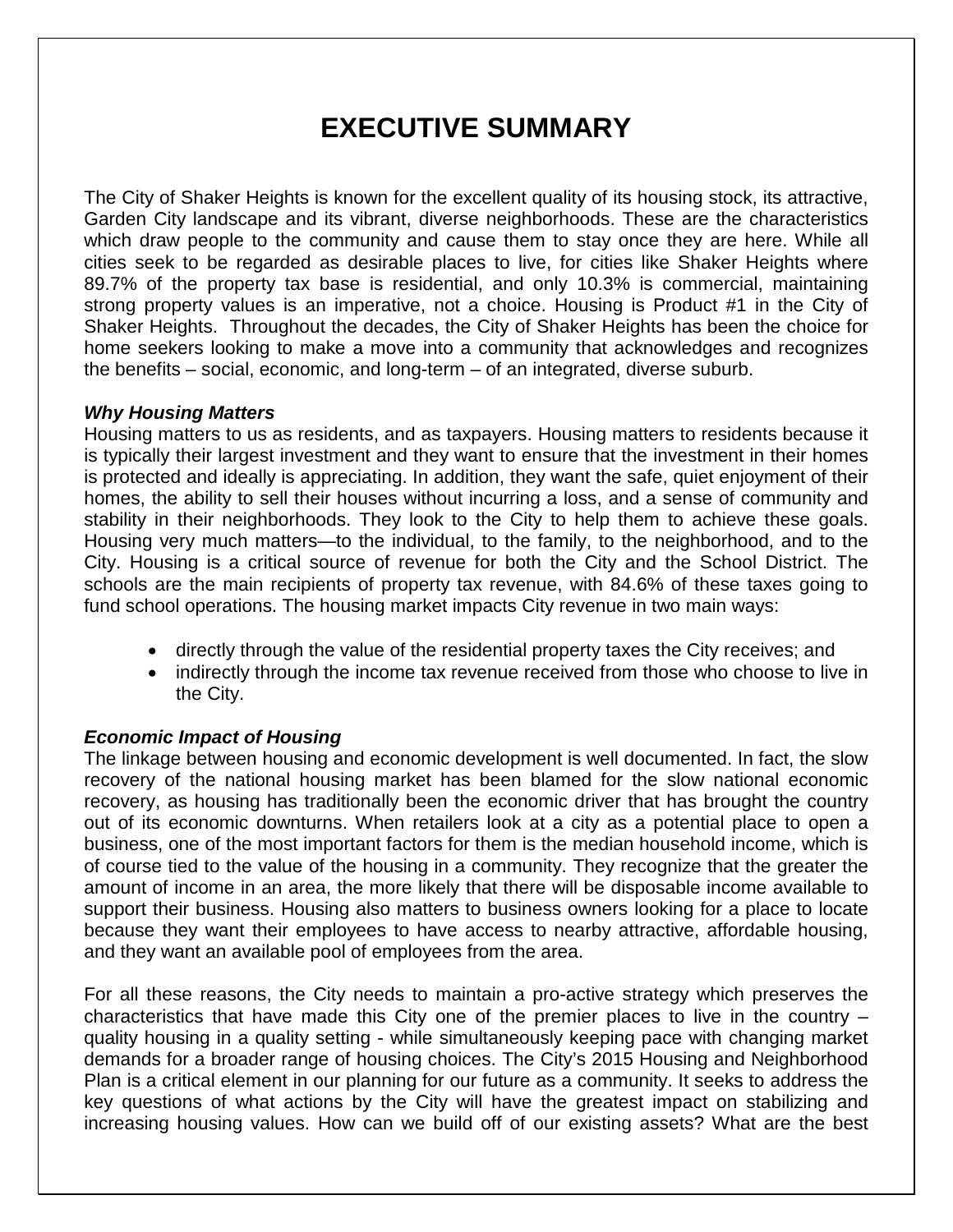ways to make our housing stock more competitive and to increase demand for Shaker housing? What is the City's role in meeting resident expectations regarding housing?

#### *Housing Plan Goals*

The 2015 Housing and Neighborhood Plan is aimed at providing the framework for attaining the City's goal of "High Quality, High Functioning Neighborhoods". It builds on the foundation of the 2001 Housing Plan, and identifies new recommended strategies and approaches for the City to pursue over the next five years, responding to the significant changes in the local and regional housing market since 2001.

There are three goals identified in the 2014 Housing and Neighborhood Plan:

- Attract New Residents to Shaker, Increase Demand for Houses and Increase Property Values
- Preserve Existing High Quality Housing Stock
- Increase Cohesiveness, Desirability, Attractiveness and Stability in the Neighborhoods

For each of these goals, recommendations have been made to help attain these goals. Key recommended strategies include:

- A continued comprehensive code enforcement program;
- Incentives to encourage modernization of properties, especially energy efficiency and accessibility upgrades;
- Leveraging City owned land assets to strengthen neighborhoods;
- Investment in infrastructure enhancements, such as broadband access, to make the City as a whole more competitive;
- Leveraging the City's economic development efforts to create a more vibrant retail and commercial sector that will be an attraction to potential new, as well as existing, residents;
- A neighborhood marketing, branding, and resident recruitment effort to attract a diverse population of new residents;
- Efforts to encourage and provide opportunities for current residents to remain in the community as they age; and
- Expanded collaboration with the private and non-profit sectors, and with neighborhood associations.

The 2015 Housing and Neighborhood Plan also identifies key market opportunities for the City based on changing demographic trends and housing preferences and needs. These include targeting specific population cohorts such as Millennials, Baby Boomers, immigrants, and entrepreneurs to maintain and enhance the diversity of residents, and encouraging investment, particularly in the townhouses, apartments and condos that will be demanded by many in these populations.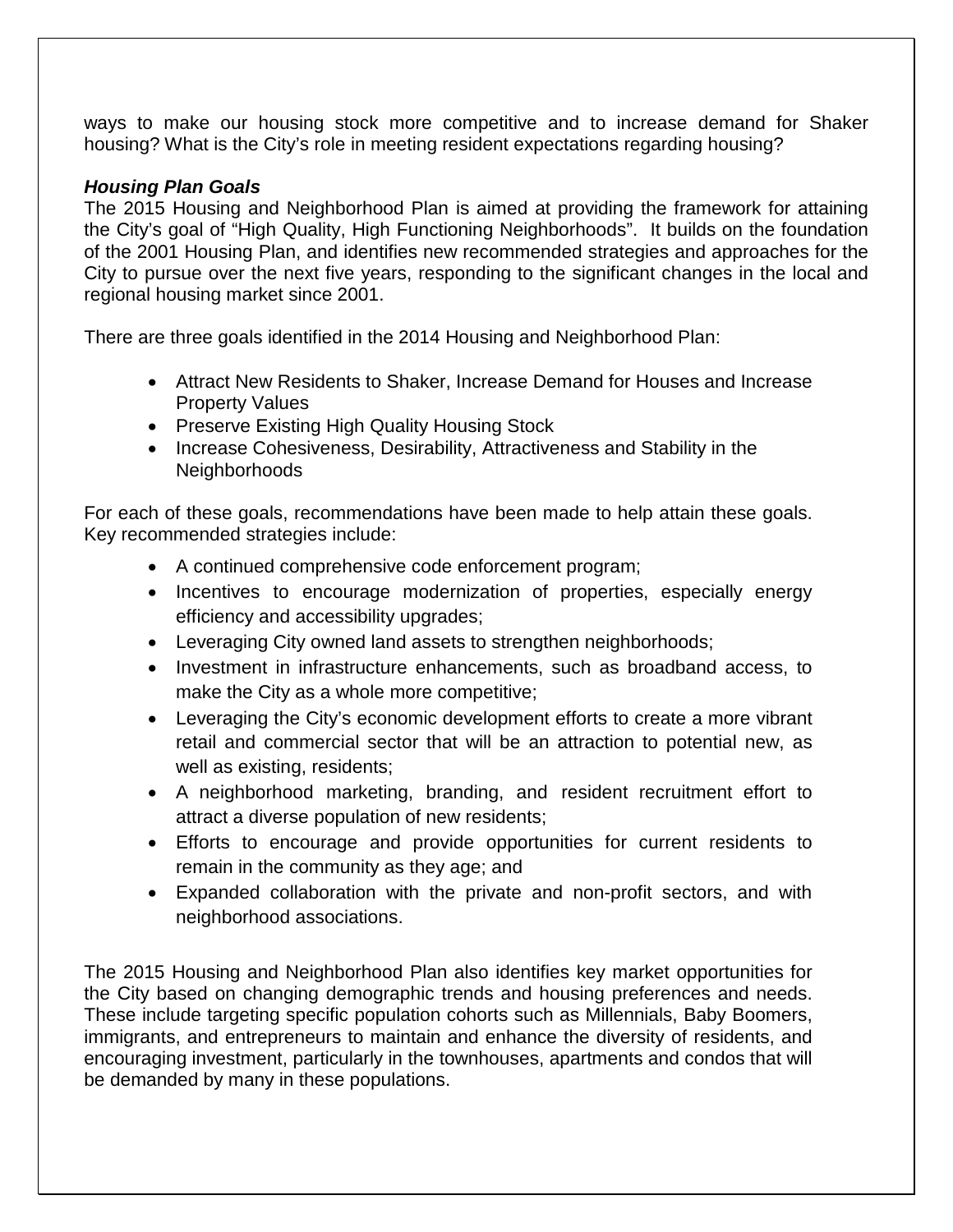### **GOAL 1: Attract New Residents to Shaker, Increase Demand for Houses and Increase Property Values**

#### **KEY PRINCIPLES**

• Shaker should enhance its ability to compete in the regional marketplace as a place to live, work, and shop by leveraging public funds to enhance its competitive position.

#### **EXISTING PROGRAMS**

- Expand marketing of city's housing initiatives and neighborhoods to attract a wide variety of new residents and educate residents
- **Implement Transit Village Project in northern Moreland.**
- **Continue to support County down payment assistance program**
- Expand infill housing program, focusing on development of new housing types
- Continue to promote transportation alternatives

#### **NEW INITIATIVES**

- **Partner with private developer to construct new for sale housing at Avalon Station II** on Van Aken.
- **Partner with private developers to construct luxury apartments at Van Aken District.**
- **Expand residential tax abatement areas**
- **Develop incentive program aimed at encouraging people to live and work in** Shaker, e.g. teachers, entrepreneurs
- **Develop new resident welcome program with neighborhood groups**
- Develop and implement Moreland Innovation Zone initiative aimed at revitalizing southern Moreland as a mixed use, multigenerational neighborhood and expanding high speed internet access in the area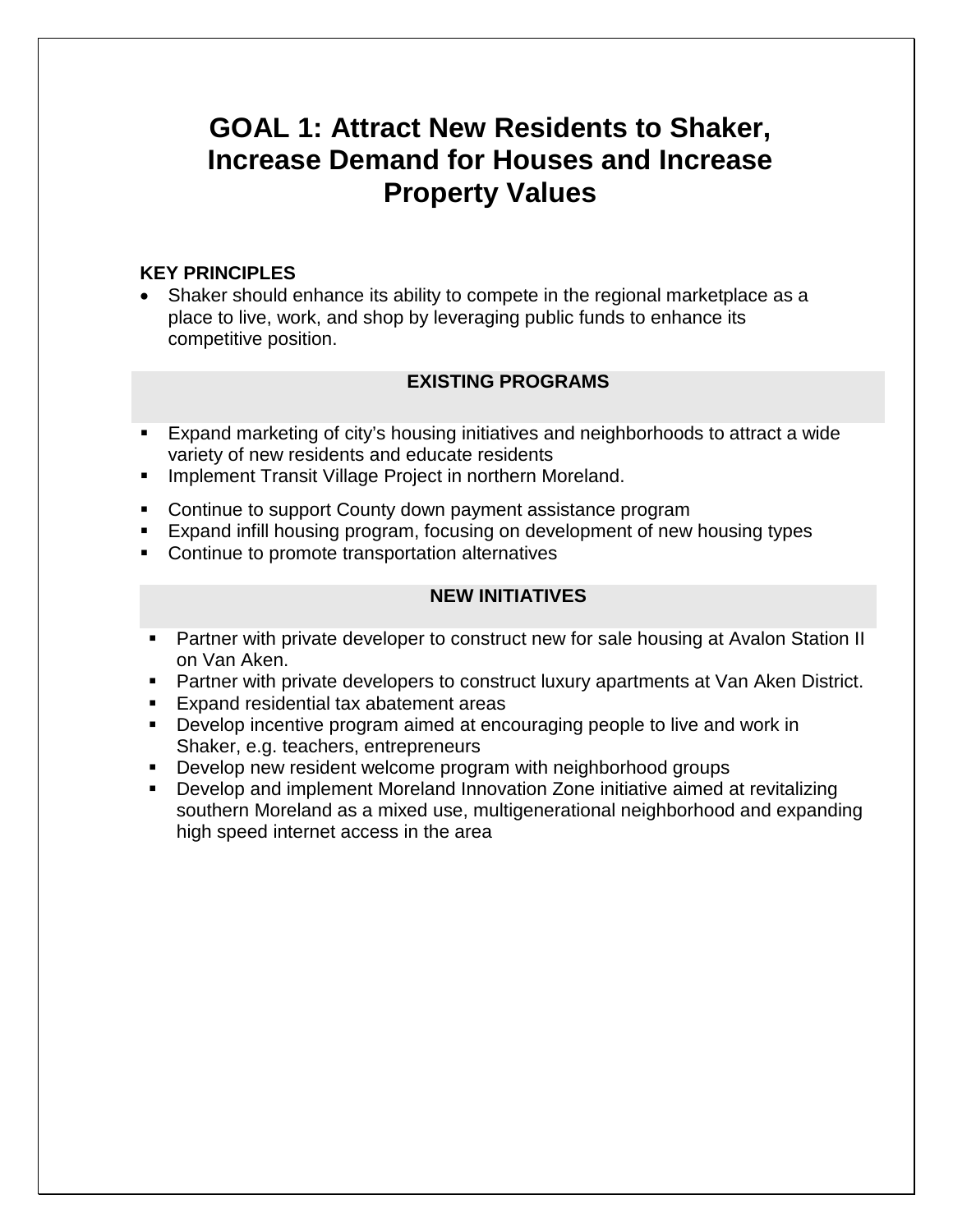## **GOAL 2: Preserve Existing High Quality Housing Stock**

#### **KEY PRINCIPLES**

- Shaker should preserve its unique and architecturally significant housing and update its housing to meet current and future demand.
- Shaker should continue to enforce its codes in order to ensure people have confidence to invest and live in Shaker.

#### **EXISTING PROGRAMS**

- Maintain systematic inspections program for both rentals and owner occupied homes
- **Maintain Point of Sale Escrow Program**
- **Maintain Certificate of Occupancy Program**
- Continue to support HELP & Heritage low interest loan programs
- Use Inter-departmental forum to identify problem properties and develop solutions to resolve these issues
- **Expand Shaker Renovator Program to attract more high quality rehabbers**
- Maintain Private Purchase Rehab program aimed at rehabbing city owned properties
- Research partnership with a non-profit to enable the City to expand number of residents served through its technical assistance and grant programs

#### **NEW INITIATIVES**

- Develop and implement program aimed at increasing accessibility of condos, apartments and two family houses.
- Develop affordable energy efficiency financing mechanism with regional partners.
- Develop and implement Multifamily Building Reinvestment program focused on modernizing apartment buildings, particularly in the Van Aken area
- Work with local lenders to develop additional affordable home improvement financing options
- Research additional code enforcement tools to ensure compliance by out of town investors.
- Review Architectural Board of Review (ABR) design guidelines and Landmark Commission guidelines to ensure that they meet changing needs.
- **If I** Identify additional ways to encourage the repair rather than the removal of significant architectural/historical details by homeowners when correcting code violations.